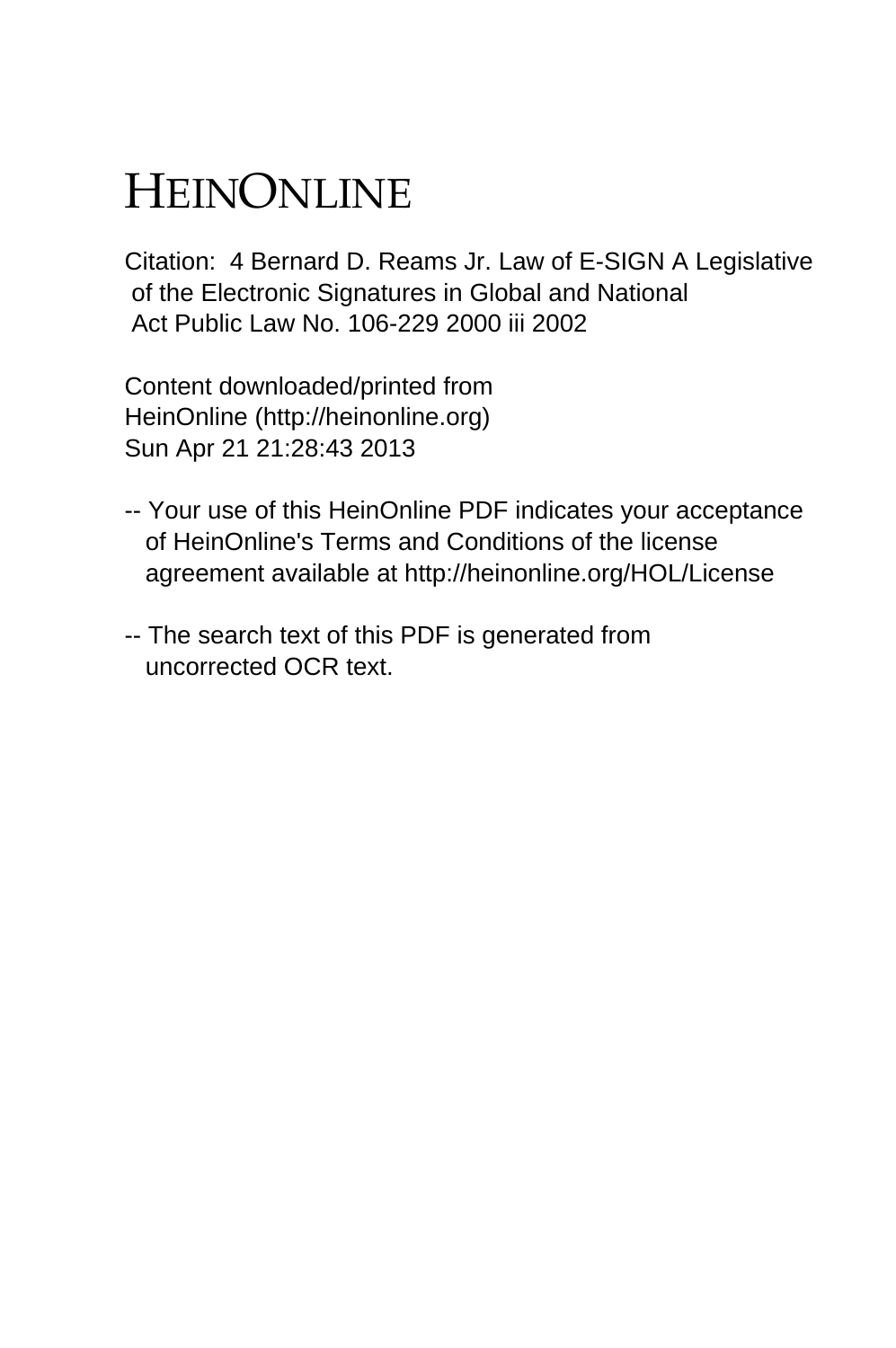#### **NATIONAL SECURITY AND DEFENSE ISSUES (House of Representatives - September 04, 1997)**

[Page: H6909]

The SPEAKER *pro* tempore. Under the Speaker's announced policy of January **7,** 1997, the gentleman from Pennsylvania [Mr. Weldon] is recognized for 60 minutes as the designee of the majority leader.

Mr. WELDON of Pennsylvania. Mr. Speaker, I rise this evening to discuss several defense issues, but before discussing those issues, I would like to follow up on the previous special order that we just heard, since many of our colleagues perhaps in their offices, and citizens around the country, have been listening to three of our colleagues discuss education.

Mr. Speaker, I want to, first of all, applaud the gentleman from Texas [Mr. Green] because I heard him use the word 'bipartisanship' a number of times in reference to education success. I want to applaud him, because I want to distinguish my colleague from Texas as opposed to the other two Members from whom we heard nothing except the phrases 'Democrats, Democrats, Democrats.'

Now, I do not know what amount of classroom teaching experience my colleagues that spoke have. I spent **7** years in the public schools of Pennsylvania, was active in my education association as a vice president, was a negotiator for a while, was involved in running a chapter 1 program in an impoverished area in my county. So my experience is based on real life. I am not one of the attorneys in this institution.

Mr. Speaker, Republicans have in the past, continue today, and will be in the future, in the forefront of working to improve our educational system in this country, and for some Member to stand up here for 50 minutes and talk about only one party has a market on what we need to do to improve our schools is an absolute outrage. It is really a shame, because I think it is a slap in the face to people like the gentleman from Pennsylvania [Mr. Goodling] who chairs our Committee on Education and the Workplace, who himself was a classroom teacher, a superintendent, and someone who was involved in education. Or the gentleman from Illinois [Mr. Porter], who spent a significant amount of time working on education priorities.

The successes that we have had in this Congress have been bipartisan, and they have not been because of any one party. In fact., I would remind some of my colleagues who just spoke, and I again say with the exception of the gentleman from Texas [Mr. Green], that it was the Democrat Party who for 50 years controlled this institution. In fact, the first 2 years of the Clinton administration the Democrats controlled the White House and both Houses of Congress.

Is not it amazing that those who would seek to be most partisan in this debate on education would now begin to take credit as a political aspect of the Democrats' agenda for what a Republican Congress has enacted in the last 3 years? It has, in fact, not been a Democrat win and it has not been a Republican win. It has been a bipartisan effort, as the gentleman from Texas alluded to, to bring Members of Congress together for the good of our children and the schools of this country.

Mr. Speaker, I take exception to some of the comments that were made, and as a classroom teacher who spent a number of years working to improve the quality of our children's educational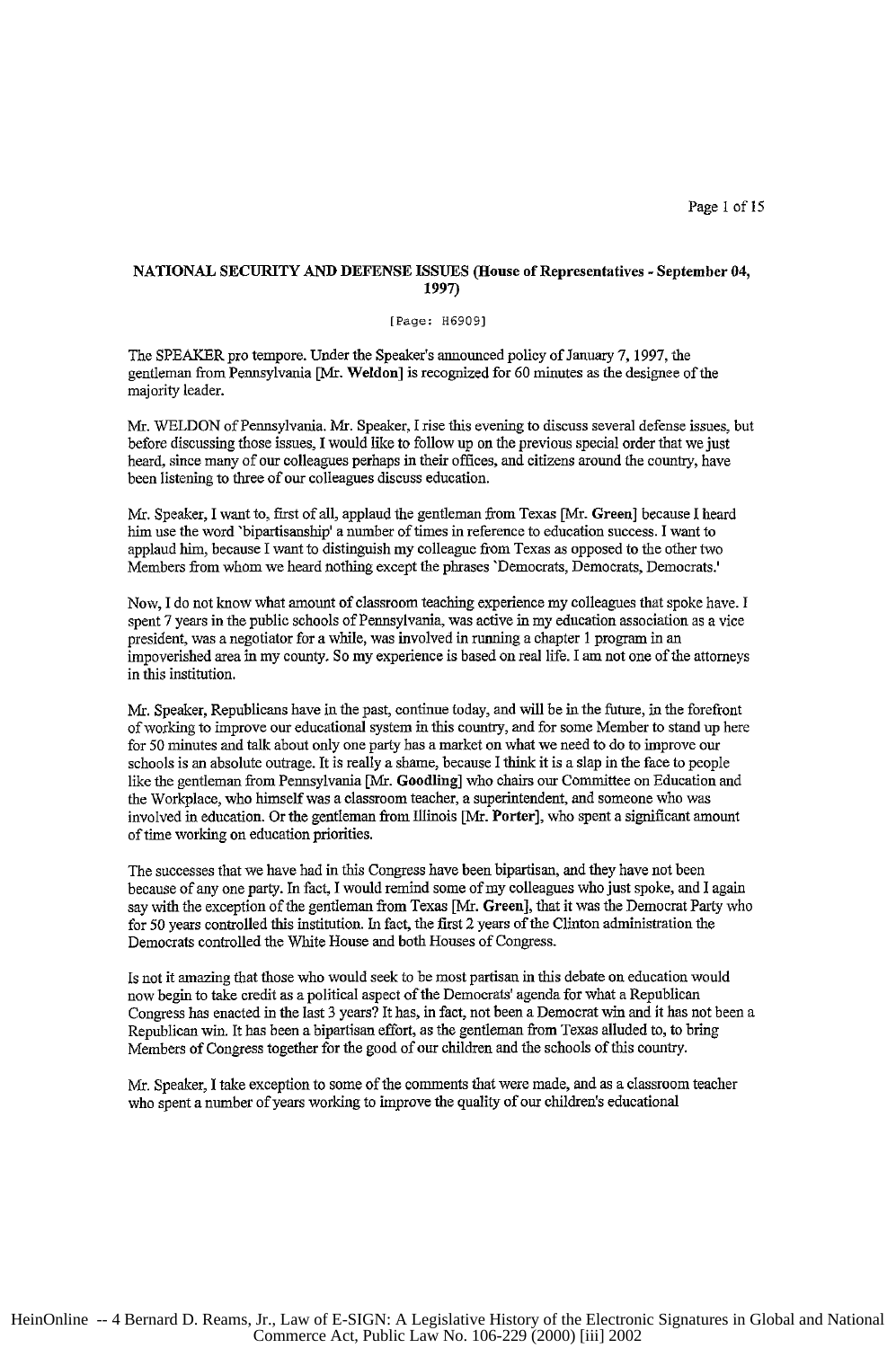opportunities, I am proud of what this party and this Congress has done, bringing Democrats in with us, to bring forth new initiatives and new ideas to help all of our schools across this great Nation.

Mr. Speaker, my real purpose tonight is to discuss several defense priorities that are going to be coming up and should be on the minds of our colleagues over the next several weeks. In fact, one issue is going to be coming before several of our committees. It already has, in fact, been an issue in the Committee on International Relations as well as the Committee on the Judiciary where a bill has passed and is now pending before the Committee on National Security, the House Permanent Select Committee on Intelligence, and the Committee on Commerce.

This bill, Mr. Speaker, is a very technical piece of legislation dealing with an issue that many of us have not focused on, and that is the whole issue of information.

One of our greatest challenges as we approach the 21 st century is how to manage information and to make sure that we, in fact, can become smart cities, smart regions, and fnrther utilize information technology to enhance the quality of the lives of our people.

Mr. Speaker, in that process, however, we face a dilemma. At a hearing that I chaired in March of this year as the chairman of the Subcommittee on Research and Development, I took testimony for 6 hours on the issue of information warfare, and I heard recommendations and reports provided to us that an adversary in the 21st century may not have to spend his or her dollars on sophisticated weapons systems or on bigger bullets or larger missiles or longer range technologies, but rather concentrate on using methods to compromise our information systems, to bring down our banking and financial systems, our mass transit systems.

Mr. Speaker, the recommendation coming out of that hearing from the Defense Science Board was that we should dramatically increase spending for information security and control by about \$3 billion a year.

Mr. Speaker, we cannot afford to do that because that is just too much money. We made a modest increase in this year's defense bill and we are working to keep that modest increase in place to demonstrate new technologies to allow us to protect our systems in this country from the threat of an adversary taking them down.

But there is a piece of legislation that is being pushed on a fast track basis that would totally remove the export controls over encryption technology. Encryption, Mr. Speaker, as we all know, is the technology and the process used to code information so that when we have a conversation over the Internet, no one else can intercept that conversation.

There are very important principles in question here relative to the security of the people of this country having their ability to communicate and not having the Government or anyone else be able to have access to that.

Encryption provides that protection and, in fact, it is available in this country. However, the piece of legislation that is now under consideration, H.R. *695,* which a number of our colleagues have cosponsored, would basically remove export controls and allow this technology in its most sophisticated form to be sent overseas.

Now, there are some in this country, and myself included, who have some concerns about the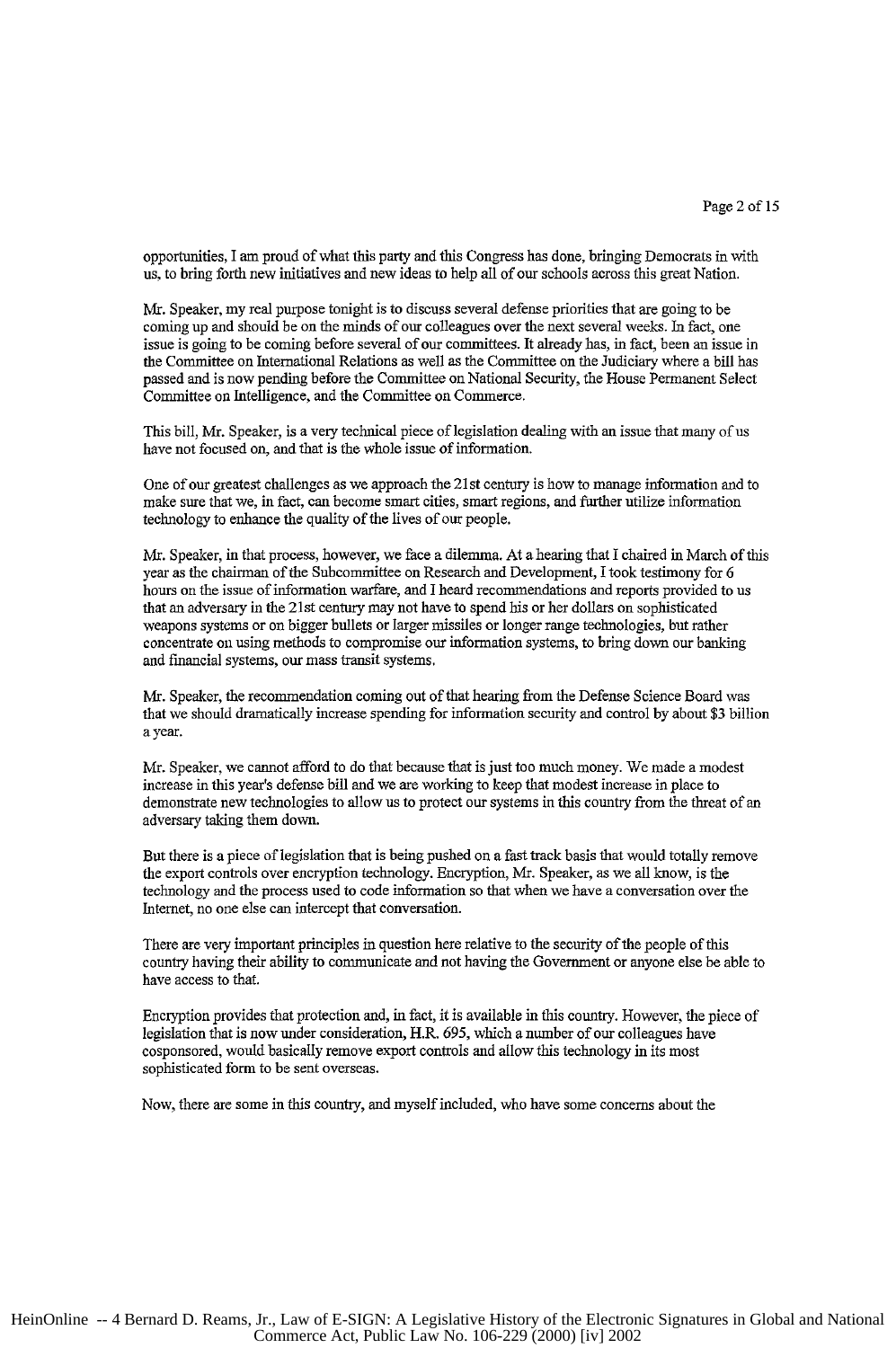administration's current policy over encryption and want to see reforms that will allow our software industry to continue to be on the cutting edge of new technologies to encrypt information that, in fact, we will be using every day.

However, while I do not support the current policy of this administration, I cannot in good conscience support a total wiping out of any export control on technology that a cartel, a drug cartel, or an

adversary nation has been using and could be using to prevent our law enforcement, intelligence, and defense resources from protecting the American people from the threats of drug dealing, from the threats of intimidation, terrorist activities, or other activities of that type.

Mr. Speaker, I urge our colleagues to carefully review the impact that this legislation will have, first of all, on our national security and on our intelligence-gathering capabilities. In fact, everyone in fact in the administration concerned with defense intelligence has come out with grave reservations about this legislation.

Mr. Speaker, I have also received a letter from Secretary Cohen expressing his grave reservations about this legislation.

Mr. Speaker, on Tuesday, when the Committee on National Security marks up this piece of legislation, I will be offering an amendment that will enjoy the support of both the gentleman from South Carolina [Mr. Spence], chairman of the Committee on National Security, and the gentleman from California [Mr. Dellums], ranking Democrat on that committee, that hopefully will pass, that will deal with one-half of the issue and that is whether or not we should completely eliminate all export controls and export process to review encryption technology that would be sold overseas and marketed overseas.

I think it is a fair compromise. It does not, in fact, satisfy all of the industry groups who want to have no export controls, and it does not satisfy the administration, but it does give us an ability to have a process in place to continue to allow our Department of Defense to monitor the kinds of technologies that we allow to be sold to rogue nations. It is a very important amendment.

It also closes a loophole, Mr. Speaker, in H.R. 695 that, in effect, would allow supercomputers to be sold overseas if, in fact, they have encryption built in.

Now, this is kind of an ironic twist here, because many of the cosponsors of this bill voted for an amendment that criticized the administration for allowing Cray supercomputers to be sold to China and Russia. Yet, Mr. Speaker, in this very provision that some of them have unknowingly cosponsored, there is a loophole that would allow those same supercomputers, if encryption is contained in those supercomputers, to be sold overseas with no restrictions. I do not think that is the intent of most of our colleagues, and the amendment that I will be offering on Tuesday will correct that.

Now, I would also encourage our colleagues, Mr. Speaker, to try to get briefings from Louis Freeh, the Director of the FBI, who I had in my office today for 1 hour, or from the National Security Agency, on the domestic impact of a total elimination of controls over encryption.

Again, **I** am not happy with the administration nor am I happy with their proposal to establish what is called a key recovery system. But we do need to allow the law enforcement entities in this Nation, we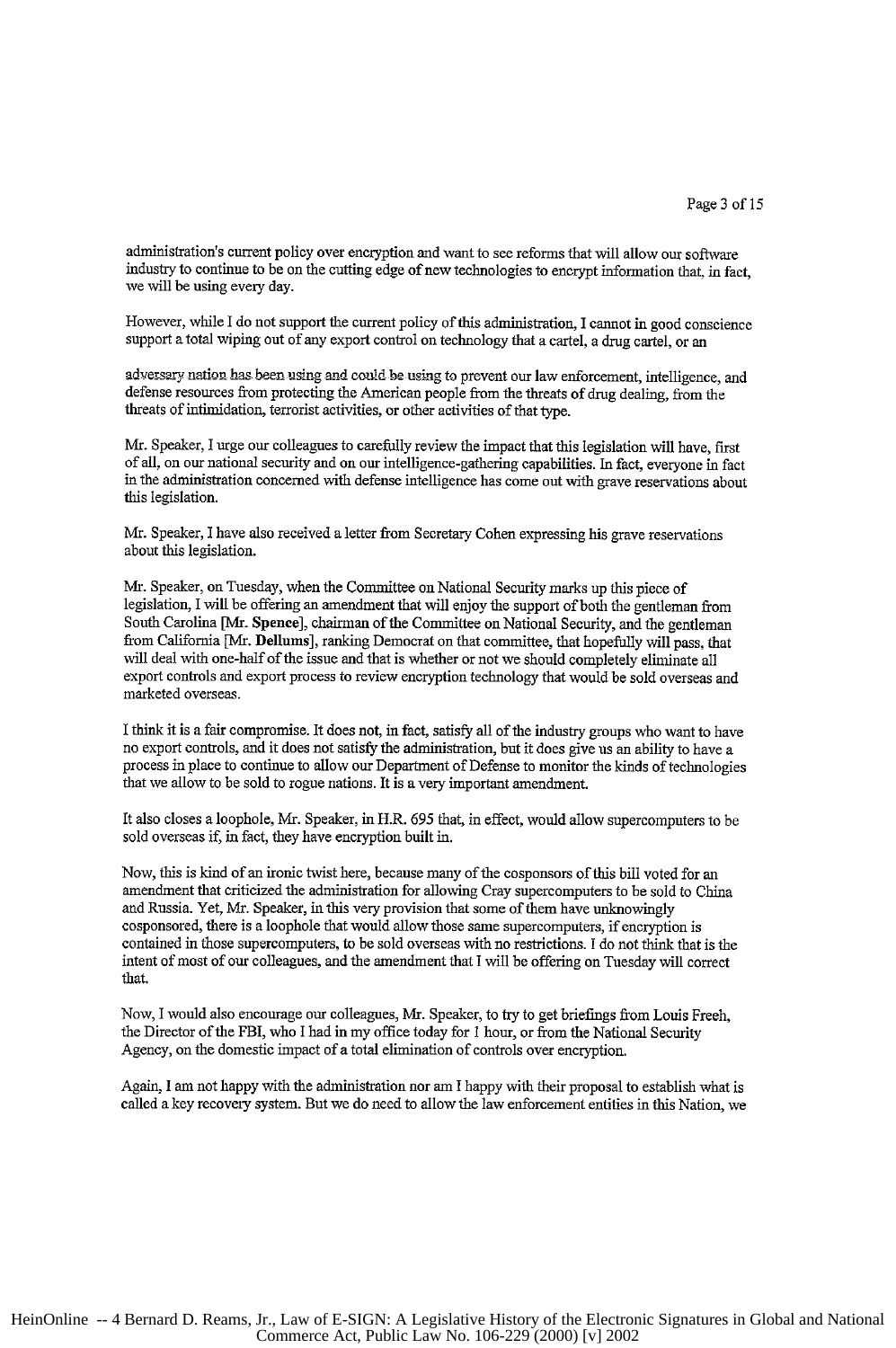do need to allow the Justice Department, to go through the established system of our courts with court and judicial approval to gain access to gather data that can be used; for instance, in uncovering pedophiles who in fact have been using and continue to use our Internet to unknowingly get the attention and to communicate with young people through the Internet; or to get access to encrypted data that, in fact, has been used by drug cartels; or for instance, the group that was involved in the bombing of the World Trade Center in New York.

Our law enforcement community has to have some ability, through a very difficult and very wellthought-out process, to get the approval from our courts to get access to encrypted data for very specific purposes when the national security of this Nation and our people is at risk.

It is extremely important every law enforcement head in our Federal Government has, in fact, signed a letter to every Member of Congress stating their concern with this bill. I would also, Mr. Speaker, like to enter that letter into the Record.

Office of the Attorney General, *Washington, DC, July 18, 1997.*

[Page: **H6910]**

Dear Member of Congress: Congress is considering a variety of legislative proposals concerning encryption. Some of these proposals would, in effect, make it impossible for the Federal Bureau of Investigation (FBI), Drug Enforcement Administration (DEA), Secret Service, Customs Service, Bureau of Alcohol, Tobacco and Firearms, and other federal, state, and local law enforcement agencies to lawfully gain access to criminal telephone conversations or electronically stored evidence possessed by terrorists, child pornographers, drug kingpins, spies and other criminals. Since the impact of these proposals would seriously jeopardize public safety and national security, we collectively urge you to support a different, balanced approach that strongly supports commercial and privacy interests but maintains our ability to investigate and prosecute serious crimes.

We fully recognize that encryption is critical to communications security and privacy, and that substantial commercial interests are at stake. Perhaps in recognition of these facts, all the bills being considered allow market forces to shape the development of encryption products. We, too, place substantial reliance on market forces to promote electronic security and privacy, but believe that we cannot rely solely on market forces to protect the public safety and national security. Obviously, the government cannot abdicate its solemn responsibility to protect public safety and national security.

Currently, of course, encryption is not widely used, and most data is stored, and transmitted, in the clear. As we move from a plaintext world to an encrypted one, we have a critical choice to make: we can either (1) choose robust, unbreakable encryption that protects commerce and privacy but gives criminals a powerful new weapon, or (2) choose robust, unbreakable encryption that protects commerce and privacy and gives law enforcement the ability to protect public safety. The choice should be obvious and it would be a mistake of historic proportions to do nothing about the dangers to public safety posed by encryption without adequate safeguards for law enforcement.

Let there be no doubt: without encryption safeguards, all Americans will be endangered. No one disputes this fact; not industry, not encryption users, no one. We need to take definitive actions to protect the safety of the public and security of the nation. That is why law enforcement at all levels of government--including the Justice Department, Treasury Department, the National Association of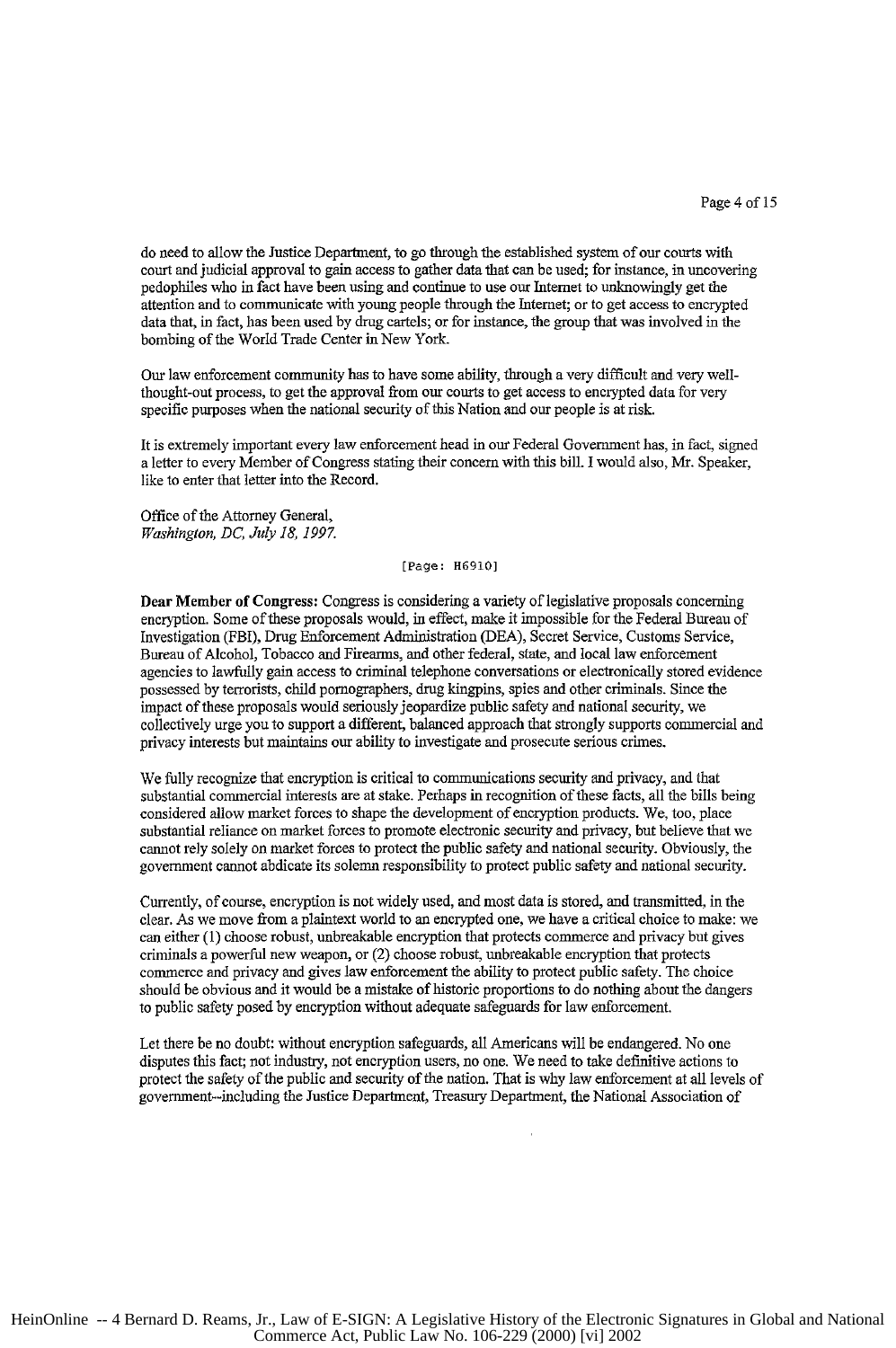Attorneys General, International Association of Chiefs of Police, the Major City Chiefs, the National Sheriffs' Association, and the National District Attorneys Association--are so concerned about this issue.

We all agree that without adequate legislation, law enforcement in the United States will be severely limited in its ability to combat the worst criminals and terrorists. Further, law enforcement agrees that the widespread use of robust non-key recovery encryption ultimately will devastate our ability to fight crimes and prevent terrorism.

Simply stated, technology is rapidly developing to the point where powerful encryption will become commonplace both for routine telephone communications and for stored computer data. Without legislation that accommodates public safety and national security concerns, society's most dangerous criminals will be able to communicate safely and electronically store data without fear of discovery. Court orders to conduct electronic surveillance and court-authorized search warrants will be ineffectual, and the Fourth Amendment's carefully-struck balance between ensuring privacy and protecting public safety will be forever altered by technology. Technology should not dictate public policy, and it should promote, rather than defeat, public safety.

We are not suggesting the balance of the Fourth Amendment be tipped toward law enforcement either. To the contrary, we only seek the status quo, not the lessening of any legal standard or the expansion of any law enforcement authority. The Fourth Amendment protects the privacy and liberties of our citizens but permits law enforcement to use tightly controlled investigative techniques to obtain evidence of crimes. The result has been the freest country in the world with the strongest economy.

Law enforcement has already confronted encryption in high-profile espionage, terrorist, and criminal cases. For example:

An international terrorist was plotting to blow up 11 U.S.-owned commercial airliners in the Far East. His laptop computer, which was seized in Manila, contained encrypted files concerning this terrorist plot.

A subject in a child pornography case used encryption in transmitting obscene and pornographic images of children over the Internet.

A major international drug trafficking subject recently used a telephone encryption device to frustrate court-approved electronic surveillance.

And this is just the top of the iceberg. Convicted spy Aldrich Ames, for example, was told by the Russian Intelligence Service to encrypt computer file information that was to be passed to them.

Further, today's international drug trafficking organizations are the most powerful, ruthless and affluent criminal enterprises we have ever faced. We know from numerous past investigations that they have utilized their virtually unlimited wealth to purchase sophisticated electronic equipment to facilitate their illegal activities. This has included state of the art communication and encryption devices. They have used this equipment as part of their command and control process for their international criminal operations. We believe you share our concern that criminals will increasingly take advantage of developing technology to further insulate their violent and destructive activities.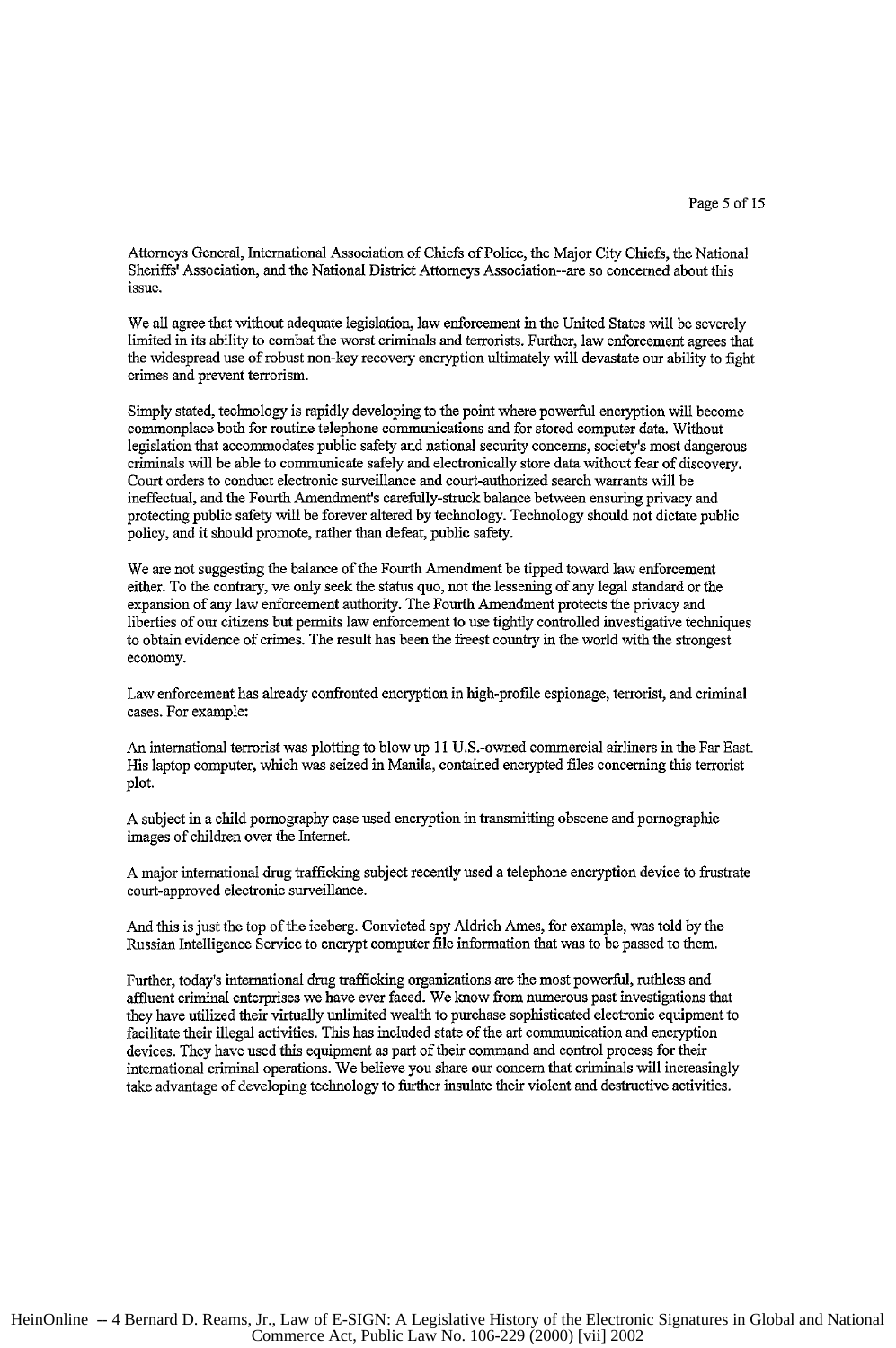Requests for cryptographic support pertaining to electronic surveillance interceptions from FBI Field Offices and other law enforcement agencies have steadily risen over the past several years. There has been an increase in the number of instances where the FBI's and DEA's court-authorized electronic efforts were frustrated by the use of encryption that did not allow for law enforcement access.

There have also been numerous other cases where law enforcement, through the use of electronic surveillance, has not only solved and successfully prosecuted serious crimes but has also been able to prevent life-threatening criminal acts. For example, terrorists in New York were plotting to bomb the United Nations building, the Lincoln and Holland Tunnels, and 26 Federal Plaza as well as conduct assassinations of political figures. Court-authorized electronic surveillance enabled the FBI to disrupt the plot as explosives were being mixed. Ultimately, the evident obtained was used to convict the conspirators. In another example, electronic surveillance was used to stop and then convict two men who intended to kidnap, molest, and kill a child. In all of these cases, the use of encryption might have seriously jeopardized public safety and resulted in the loss of life.

To preserve law enforcement's abilities, and to preserve the balance so carefully established by the Constitution, we believe any encryption legislation must accomplish three goals in addition to promoting the widespread use of strong encryption. It must establish:

A viable key management infrastructure that promotes electronic commerce and enjoys the confidence of encryption users.

A key management infrastructure that supports a key recovery scheme that will allow encryption users access to their own data should the need arise, and that will permit law enforcement to obtain lawful access to the plain text of encrypted communications and data.

An enforcement mechanism that criminalizes both improper use of encryption key recovery information and the use of encryption for criminal purposes.

Only one bill. S. 909 (the McCain/Kerrey/Hollings bill), comes close to meeting these core public safety, law enforcement, and national security needs. The other bills being considered by Congress, as currently written, risk great harm to our ability to enforce the laws and protect our citizens. We look forward to working to improve the McCain/Kerrey/Hollings bill.

In sum, while encryption is certainly a commercial interest of great importance to this Nation, it is not solely a commercial or business issue. Those of us charged with the protection of public safety and national security, believe that the misuse of encryption technology will become matter of life and death in many instances. That is why we urge you to adopt a balanced approach that accomplishes the goals mentioned above. Only this approach will allow police departments, attorneys general, district attorneys, sheriffs, and federal authorities to continue to use their most effective investigative techniques, with court approval, to fight crime and espionage and prevent terrorism.

Sincerely yours,

JANET RENO, *Attorney General.*

[Page: **H6911]**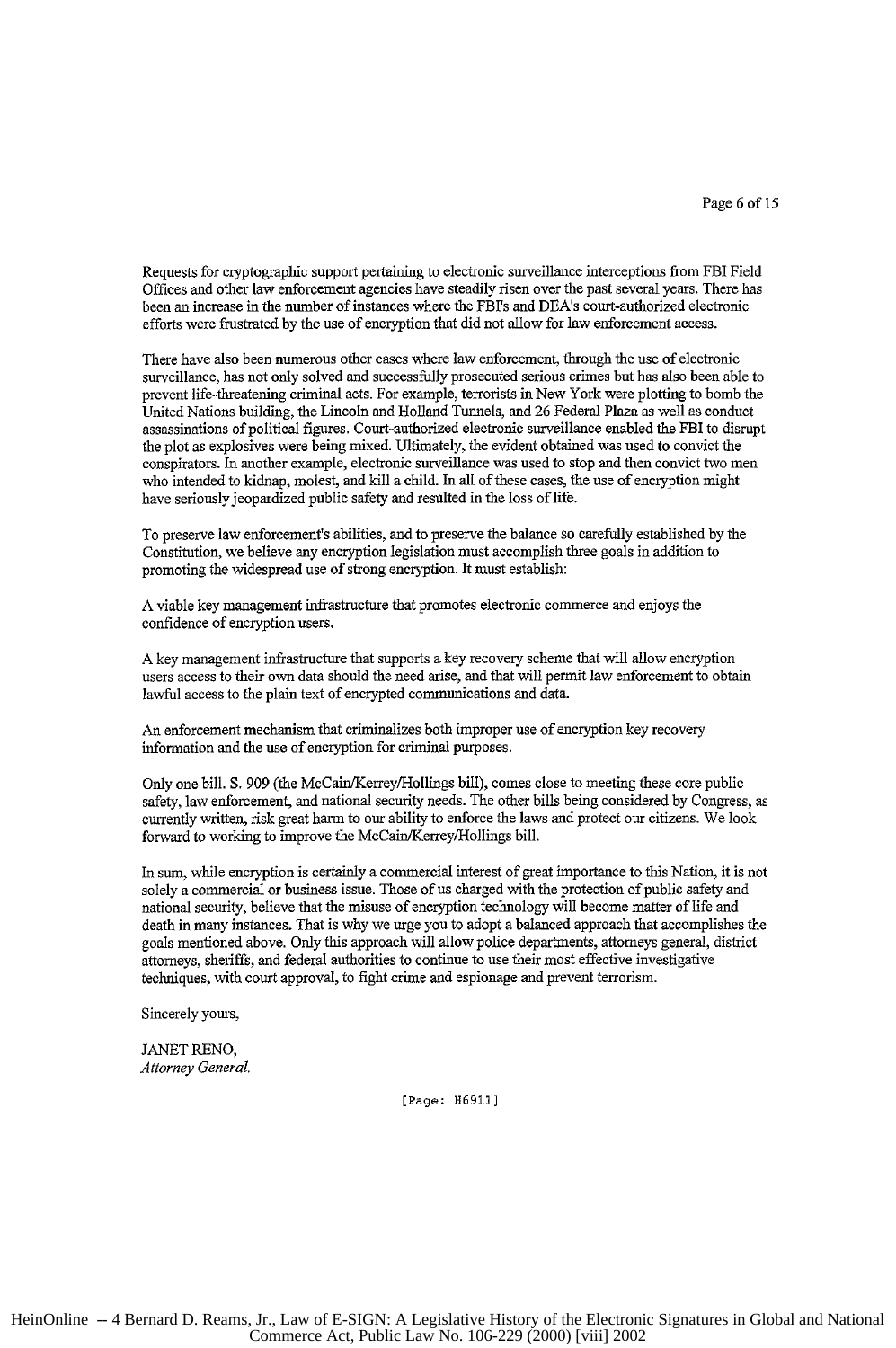Page 7 of **15**

LOUIS FREEH, *Director, Federal Bureau of Investigation.*

BARRY MCCAFFREY, *Director, Office of National Drug Control Policy.*

THOMAS A. CONSTANTINE, *Director, Drug Enforcement Administration.*

LEWIS **C.** MERLETTI, *Director, U.S. Secret Service.*

RAYMOND W. KELLY, *Undersecretary for Enforcement, U.S Department of Treasury.*

GEORGE **J.** WEISE, *Commissioner, U.S. Customs Service.*

JOHN W. MAGAW, *Director, Bureau of Alcohol, Tobacco and Firearms.*

Mr. WELDON of Pennsylvania. And finally, Mr. Speaker, I would like to ask our colleagues to please listen to the law enforcement community. For the last year, Members of Congress, especially those who have cosponsored this legislation, have heard from the software industry, the Microsofts and those companies that see dollar signs in terms of export sales that could grow astronomically. And I want to see them succeed, too. That is part of my ultimate goal. But we also need to listen to law enforcement.

 $\overline{a}$ 

Mr. Speaker, I would ask to include a letter signed by four of the major law enforcement groups in this country, including the District Attorney's Association, the Chiefs of Police, and others, expressing their strong reservations about a total elimination of our ability to deal with encryption as it relates to law enforcement.

INTERNATIONAL ASSOCIATION OF CHIEFS OF POLICE, *Alexandria, VA, July 21, 1997*

Dear Member of Congress: Enclosed is a letter sent to you by the Attorney General, the Director of National Drug Control Policy and all the federal law enforcement heads concerning encryption legislation being considered by congress. Collectively we, the undersigned, represent over 17,000 police departments including every major city police department, over 3,000 sheriffs departments, nearly every district attorney in the United States and all of the state Attorneys General. We fully endorse the position taken by our federal counterparts in the enclosed letter. As we have stated many times, Congress must adopt a balanced approach to encryption that fully addresses public safety concerns or the ability of state and local law enforcement to fight crime and drugs will be severely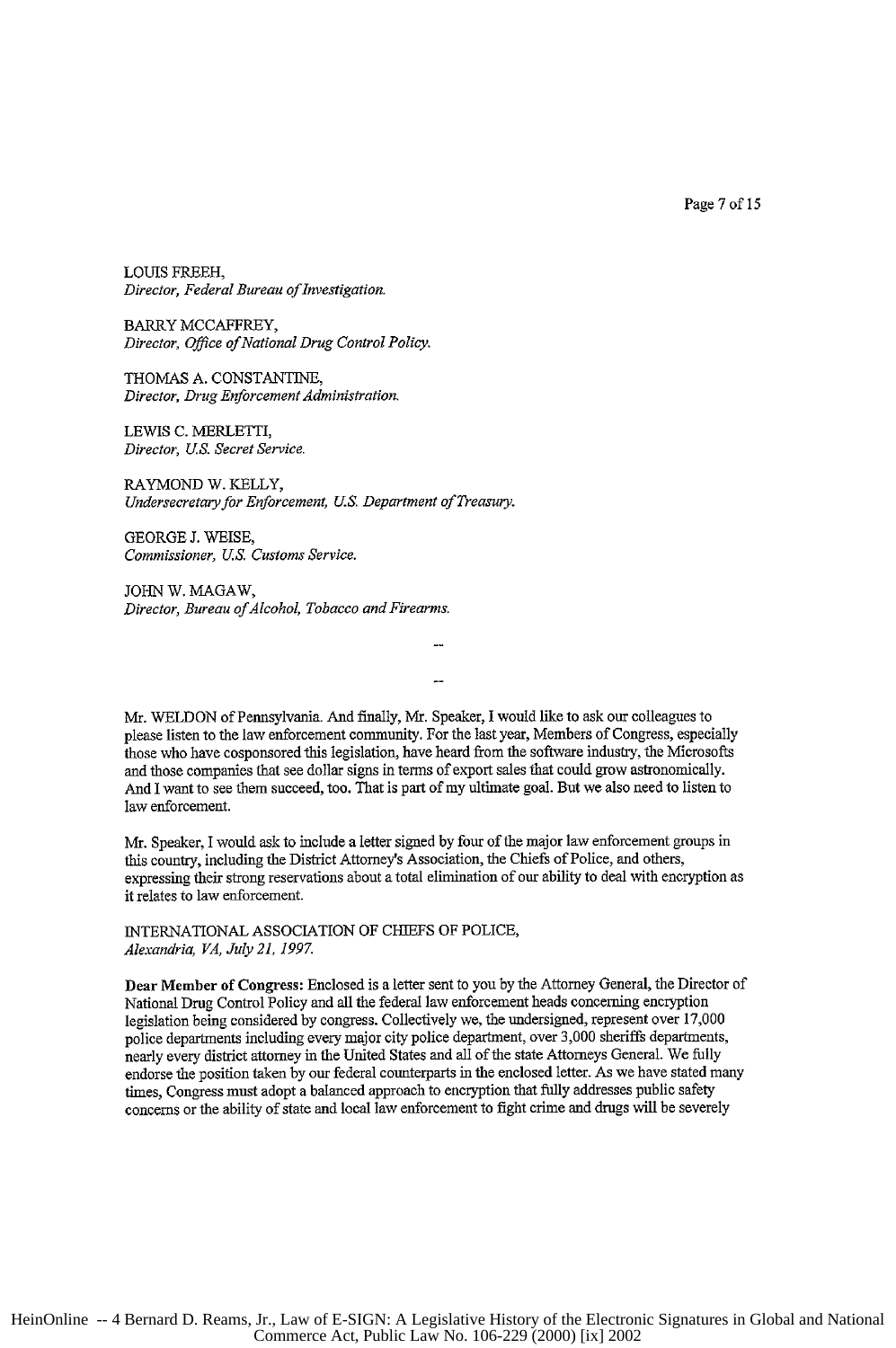damaged.

Any encryption legislation that does not ensure that law enforcement can gain timely access to the plaintext of encrypted conversations and information by established legal procedures will cause grave harm to public safety. The risk cannot be left to the uncertainty of market forces or commercial interests as the current legislative proposals would require. Without adequate safeguards, the unbridled use of powerful encryption soon will deprive law enforcement of two of its most effective tools, court authorized electronic surveillance and the search and seizure of information stored in computers. This will substantially tip the balance in the fight against crime towards society's most dangerous criminals as the information age develops.

We are in unanimous agreement that congress must adopt encryption legislation that requires the development, manufacture, distribution and sale of only key recovery products and we are opposed to the bills that do not do so. Only the key recovery approach will ensure that law enforcement can continue to gain timely access to the plaintext of encrypted conversations and other evidence of crimes when authorized by a court to do so. If we lose this ability--and the bills you are considering will have this result--it will be a substantial setback for law enforcement at the direct expense of public safety.

Sincerely yours,

DARRELL L. SANDERS, *President, International Association of Chiefs of Police.*

[Page: **H6912]**

FRED SCORALIE, *President, National Sheriffs'Association.*

JAMES E. DOYLE, *President, National Association of Attorneys General.*

WILLIAM L. MURPHY, *President, National District Attorneys Association.*

Mr. WELDON of Pennsylvania. Mr. Speaker, again I am not saying that the administration's policy is a correct one nor is their policy of key recovery one that I can support. What I am saying is that this bill should not be rushed through. Members need to look at this very complicated subject in detail.

Yes, we need to protect the civil liberties of our citizens to be able to communicate in a confidential and protected manner. But we also need to look out for the national security implications of this legislation, the intelligence implications of this legislation, and for the ability for our law enforcement community, our State Police, the FBI, the Justice Department, when necessary through an established legal process to be able to get access to deal with those rogue entities that are using encryption to hide the activities they are involved in which are illegal. So I would ask our colleagues to closely monitor this legislation as it moves through the process.

Mr. Speaker, the second issue I would like to discuss is also a national security and defense issue, and I want to bring this up because it is going to be a major issue this weekend in the national media. It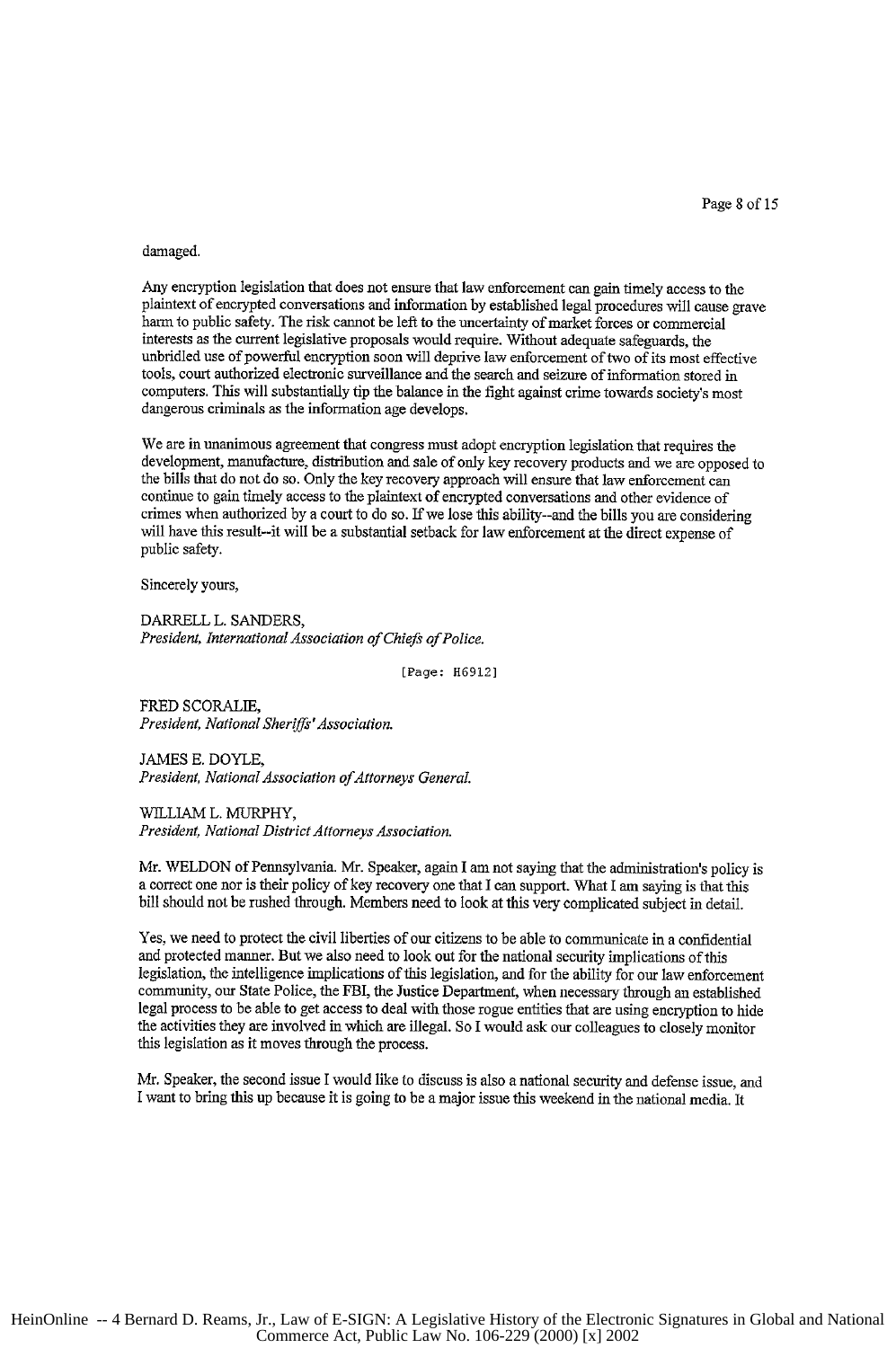deals with a concern that I have relative to the former Soviet Union, especially now with one of the former Soviet States, Russia, the largest one.

Mr. Speaker, as many of our colleagues know, I spend a great deal of time working in a positive way with Russia and its leadership on energy issues and environmental issues. This year I focused on establishing a middle-income housing program for the Russian people. I have established a new Russian Duma American Congress study group, which I cochair with the gentleman from Maryland [Mr. Hoyer] and which is chaired on the Russian side by Deputy Speaker Shokhin.

So I spend a lot of time trying proactively to improve our relationships, but I have a great deal of concern with what I think, and with my impression of the administration not being aggressive enough in pursuing concerns that many of us have relative to Russia's ability to control its nuclear material, its strategic weapons, and the state of the military in Russia.

Mr. Speaker, the problem is compounded by the fact that the administration, especially the Commander in Chief, has repeatedly used the bully pulpit to convey a message to America that we no longer have to worry about a threat coming from Russia. Again, I do not want to recreate a scenario where we depict Russia as some 'Evil Empire,' because it is not. And I trust Boris Yeltsin for what he is trying to do, and applaud him for his efforts, as well as his key leadership, Chernomyrdin, Nemtsov, Chubays, and all of his people involved in leading his country.

#### [TIME: 2315]

But facts are facts. And there are major problems that we cannot sweep under the rug or put our head in the sand and ignore. And to that extent, Mr. Speaker, I want to talk about my most recent trip to Russia in May of this year and I have been there twice.

The most recent trip was a part of an interparliamentary exchange where we met with senior members of their Duma and discussed common issues. And we found many areas where we can work together.

Along with that, Mr. Speaker, I wanted to focus on some security concerns that I have with Russia and the need for Russia to be more transparent in terms of what their objectives and intents are relative to national security issues.

In the course of these meetings, I had the occasion to meet, along with the entire delegation, for 2 hours with Gen. Alexander Lebed. As we know General Lebed was a major candidate for the office of President when Boris Yeltsin ran for that office and won successfully last year against Mr. Zuganov, the candidate of the Communist Party.

Many speculate that the reason why Yeltsin was so successful was because he was able to get Lebed out of the race, partly by offering him a position as senior defense advisor to President Yeltsin on defense issues as a very respected retired Russian general. So the credibility of General Lebed is not something that I can vouch for but rather, based upon what President Yeltsin did in moving General Lebed into this position on his confidence in General Lebed as a senior defense advisor.

In our meeting with General Lebed he talked to us without the press being present and this is now in the public record and our trip report about the status of the stability of the Russian military. He raised some very serious concerns to us, Mr. Speaker, that we have to deal with and understand and that this administration has got to be more aggressive in pursuing as to whether or not they are facts or fiction.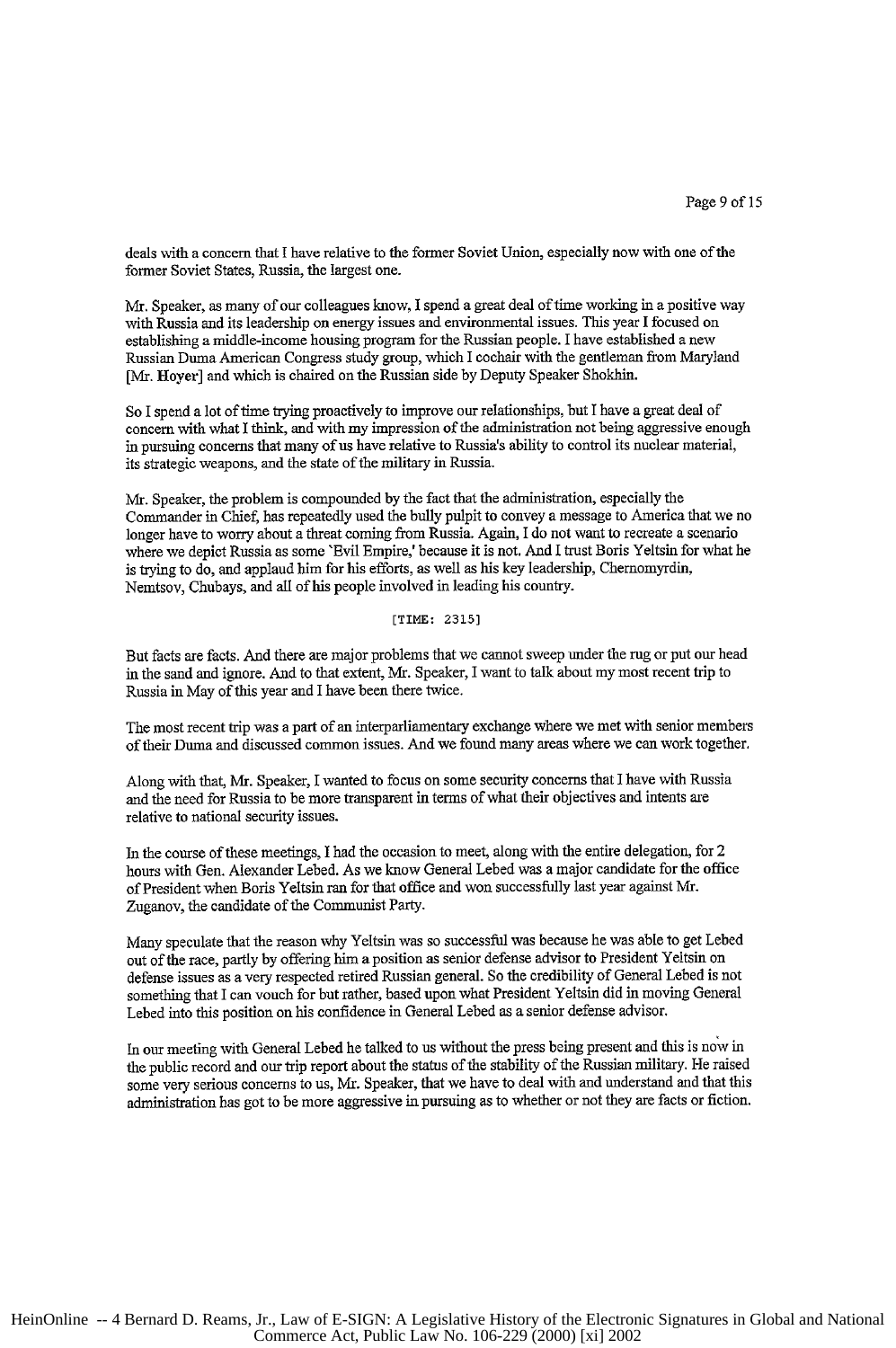One of our questions to General Lebed was whether or not there was a possibility of armed revolution inside of Russia by its own military. General Lebed said he thought that was not possible primarily because, as General Lebed said, former Defense Minister Pavel Grachev had removed all the professionals from the army. General Lebed went on to say that the trained professional soldiers and leaders are gone and are now working with the criminal elements inside of Russia. And many of these generals and admirals have had access in the past to very sophisticated weapons and technologies that in fact could be sold on the black market.

And, in fact, we are seeing some evidence of proliferation of both weapons, strategic materials and in some cases even the seeking of nuclear materials. In fact, General Lebed went on to say that the army and the military does not have sufficient control over nuclear weapons.

In fact, he said to us that of 132 nuclear submarines being decommissioned by Russia, only 25 have had their reactors dismantled. In fact, two submarines nearly sank. Some reactors, he said, are in emergency condition. We have an aggressive program through our Navy to work with Russia to help them deal with their nuclear technology. I have been supportive of that.

But the problem is a very real one. Russia has severe problems with control of their nuclear material. He went on to say something that is even more provocative and something that is going to be the subject of a **'60** Minutes' speech on Sunday evening this week, which I urge our colleagues to tune into. It is also going to be the subject of a Washington Post story and an AP story and also is going to be highlighted in a book that is going to be released next week by two authors. That book, by the way, is the basis, part of the basis for the Steven Speilberg movie that will be released this month entitled 'Peacemaker,' which is a fictional depiction of the possible transfer of a Russian SS-18 missile out of Russia to a rogue nation.

General Lebed, in our meeting with six Members of Congress, said that when he had been Boris Yeltsin's chief defense advisor, he was given the responsibility to account for the location of 132 suitcase-sized nuclear devices, these are nuclear bombs, each with a capacity of 1 kiloton. One kiloton is not as great as the bomb at Hiroshima because that was approximately 15 kilotons. But **1** kiloton would cause a significant amount of damage wherever it was used.

Now, General Lebed said to us in a session with the bipartisan delegation, he was given the responsibility to account for the location of 132 suitcase-sized nuclear devices that Russia had manufactured. During his time in the capacity of advising Boris Yeltsin, he could only find 48. When we asked him where the rest of these devices were, he shrugged his shoulders and could not answer us. That is troubling. That is troubling because here was a man who Boris Yeltsin put into a key position advising him on defense matters who, according to him, was given the responsibility to account for these suitcase-sized nuclear weapons. And yet he told us, in a meeting in Moscow, that he could not in fact account for them. And **I** believe on **'60** Minutes' this Sunday night you will see General Lebed again repeat that in his own words on that program.

I have asked the administration, both through our intelligence agencies as well as in a briefing that I gave to the current Secretary of Energy, to try to get an accounting from the Russians as to the validity of this statement.

Mr. Speaker, this is the kind of issue that we cannot sweep under the rag. I have the same ultimate objective that Strobe Talbott and President Clinton have in terms of a stabilized relationship with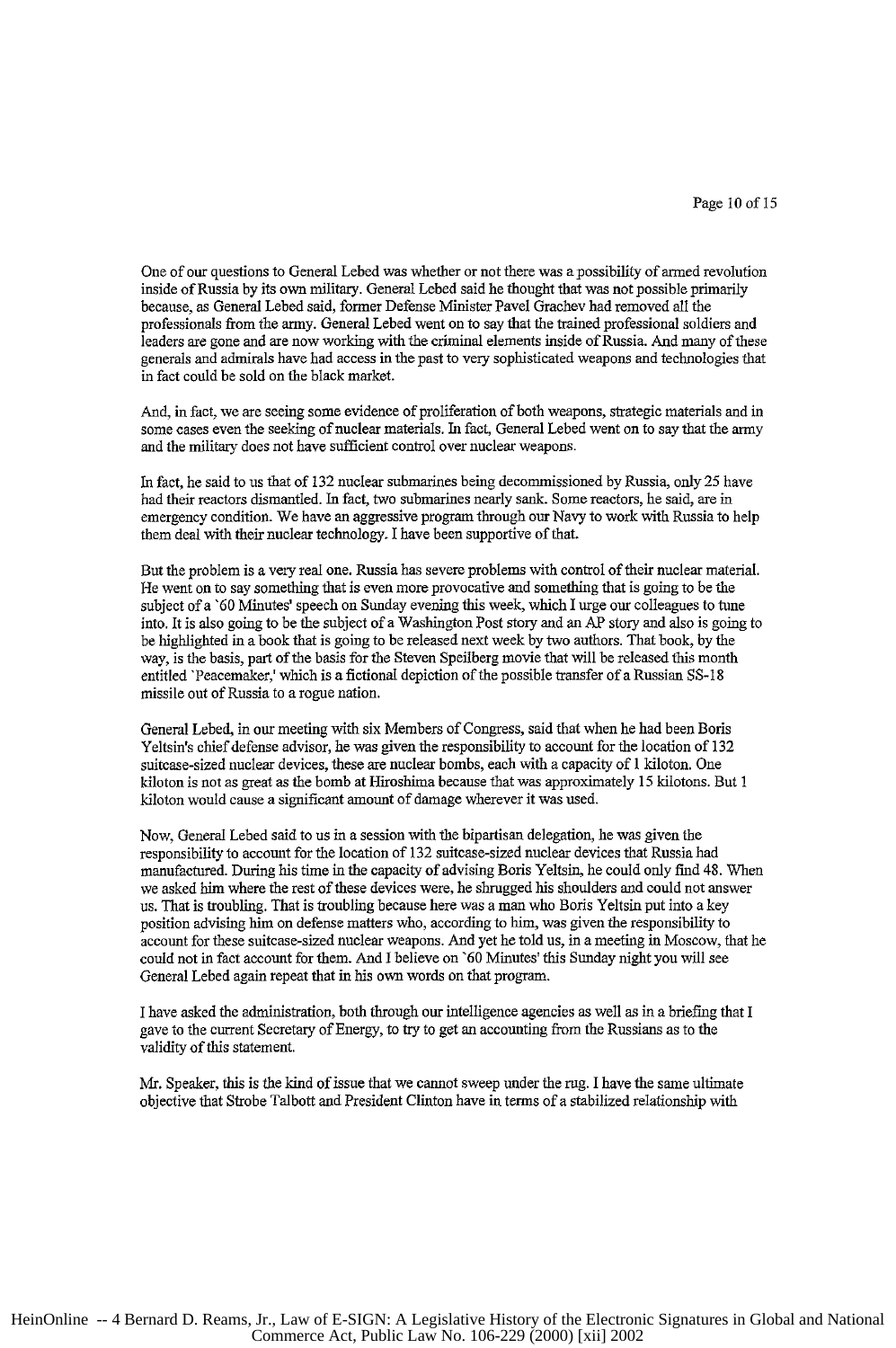Russia. But that does not mean that we ignore problems that exist, whether it is suitcase-sized nuclear devices that may be out there available on the black market or whether it is the transfer of accelerometers and gyroscopes that had Russian markings, that were intercepted by the Jordanians on their way to Iraq, which is a violation of the missile technology regime, or whether it is the response by Russia to a Norwegian rocket weather launch that they had been given prior notice of and that Russia is in such a paranoid state that it put its entire strategic offensive force on alert because of Norway's launch of a weather rocket which meant that Russia was within 60 seconds of an all-out attack in response to a Norwegian weather rocket which they had been previously notified of.

Now the President of Russia has acknowledged publicly tat his chegets, the devices that control the nuclear trigger, were in fact activated as a response to that Norwegian rocket launch.

Mr. Speaker, these are real issues, just as is the concern that many of us have over whether or not Russia just detonated another underground explosion, which is not in sync with the test ban treaty the administration has been pursuing. It is the same issue that I have over Yamantau Mountain, a major multibillion-dollar complex that has been under construction in the Ural Mountains for 18 years that is the size of the city of Washington, DC, where the Russians have built a city

of 65,000 people, a closed city, continuing to work on this project when Russian military officers do not have decent housing, when Russian retired officers have not been given back pay.

The question is, what is this huge complex being built for?

The reason why I raised these points, Mr. Speaker, is that we need the administration to be more aggressive in pursuing transparency and candor with Russia on these issues. I am not raising these issues for the first time, because it is not my intent to try to put a monkey wrench in the relationship between the United States and Russia. In fact, I have raised the issue of Yamantau Mountain on at least 10 occasions in written form and verbally with senior Russian leaders, my counterparts in the Russia Duma, and most recently a three-page letter that I wrote in Russian to Boris Yeltsin asking for transparency in terms of what is happening at Yamantau Mountain.

For us to have a stable relationship and if we follow the logic of this administration, a relationship with Russia based on bilateral treaties, then we must make sure that not just the United States but also Russia is abiding by those treaties, whether it is ABM, MTCR, the chemical weapons treaty, the nuclear test ban treaty or whatever that treaty happens to be. My feeling is that we have not done that, and I could take time to go through and cite specific examples at least seven times where the administration has not imposed sanctions on violations of the missile technology control regime that we know took place.

So I hope that what is going to unfold over the next several days, this weekend on **'60** Minutes,' and into next week, as this new publication is released, will alert our colleagues that we must begin to focus on the problems of instability in Russia, not to create hostility between our two nations but, rather, to say we must be candid, we must be transparent, and we must work together to resolve the instability that currently exists and in the control of Russia's nuclear and conventional and strategic arsenal. It is of the highest importance for both nations and an issue that I am going to continue to pursue throughout the rest of this session of Congress.

Mr. Speaker, my final point tonight is one that is a personal item that **I** would like to spend a few moments discussing. It also has security implications but it also is a very emotional human interest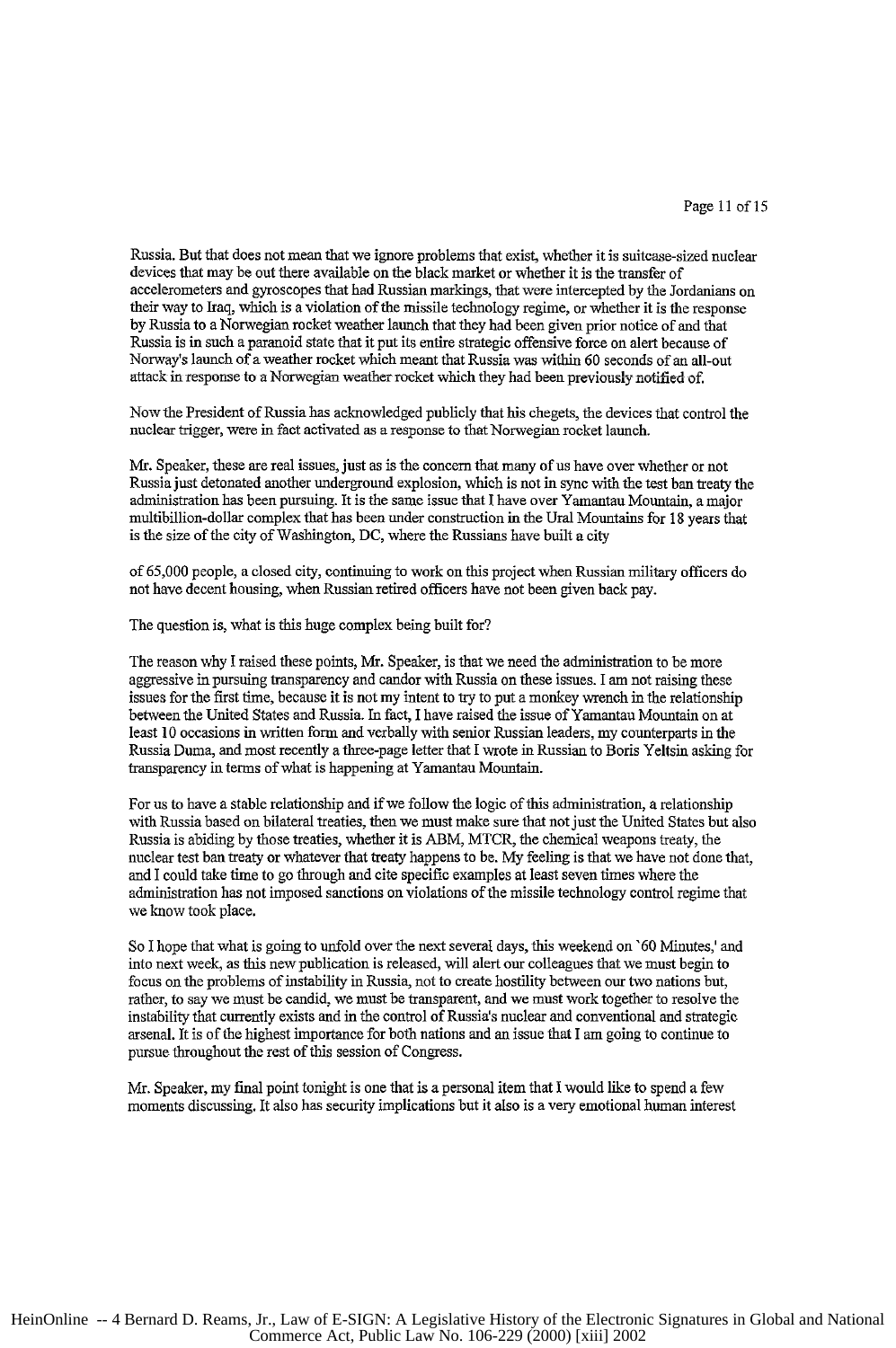story that I would like to relate to my colleagues and pay appropriate thanks.

Mr. Speaker, as you know, we are always looking for new technology in the defense arena that can assist us in civilian applications. Shortly, this fall, we are going to be announcing the use of cold war technology that was used to at one point in time to detect rocket launchers around the world that we have been working on for the last year that is now going to be used to tell us when a wild land or forest fire first begins, instant imaging to give us that information so that we can have our emergency responders be there on the scene quickly to prevent the kind of conflagrations we have seen in the West, the Midwest, and the Northwest over the past decades. So it is using cold war technology for a very valuable function to assist us.

I saw evidence of a similar technology, Mr. Speaker, that we have now developed for commercial use called side scan sonar. I want to talk about the individual case because it involves a constituent family from Pennsylvania.

Back in February of this year, a young 19-year-old from Chester County, a neighboring county to my home county, the eldest of six children and the only son of the Swymer family was doing a co-op program at Penn State up at the Finger Lakes in New York.

During the course of his stay, right adjacent to Lake Owasco on a Saturday afternoon, where the temperature rose to the mid-60s, he ventured out into this very deep lake in a rowboat. A storm came up very quickly. And the individual evidently, for one reason or the other, because of the winds and the extreme nature of the storm, was tossed out of the boat.

The boat was found 2 days later on the opposite side of the lake, which is about a mile wide, along with the oar and the life preserver and no sign of this young 19-year-old, 6-foot tall, strapping, very successful student and solid athlete.

The State police in New York did a very commendable job in trying to locate the young man's body. They searched the entire lake perimeter. They tried to do dives and they just could not find this individual.

The family, through State representative Bob Flick, called my office in March and asked if I could provide any kind of technical assistance. Using the resources that we have developed primarily for the military and for ocean research as well as for disaster recovery, I called my friends in the oceangraphic community and my friends in the emergency response community. We were able to get the same technology that was developed for the military called side scanning sonar that was used to help us recover the remains of the TWA 800 crash off of Long Island in New York.

We were able to get that technology through the generosity of the New York Police Commissioner, Howard Safir, to have it sent up to the lake to look to see whether or not we could in fact locate this boy's body. A couple of suspected sightings were made, but we could not complete a dive to determine whether or not it was a positive find. They came back and were unsuccessful.

In June, I followed up with the Woods Hole Laboratory in Massachusetts and asked them to assist, and we identified perhaps the top national experts on deep dives relative to drownings.

We assembled a team that in the last week of August was able to travel to Auburn, NY, to put together on the water a team consisting of four boats, all volunteers during their time, to try to locate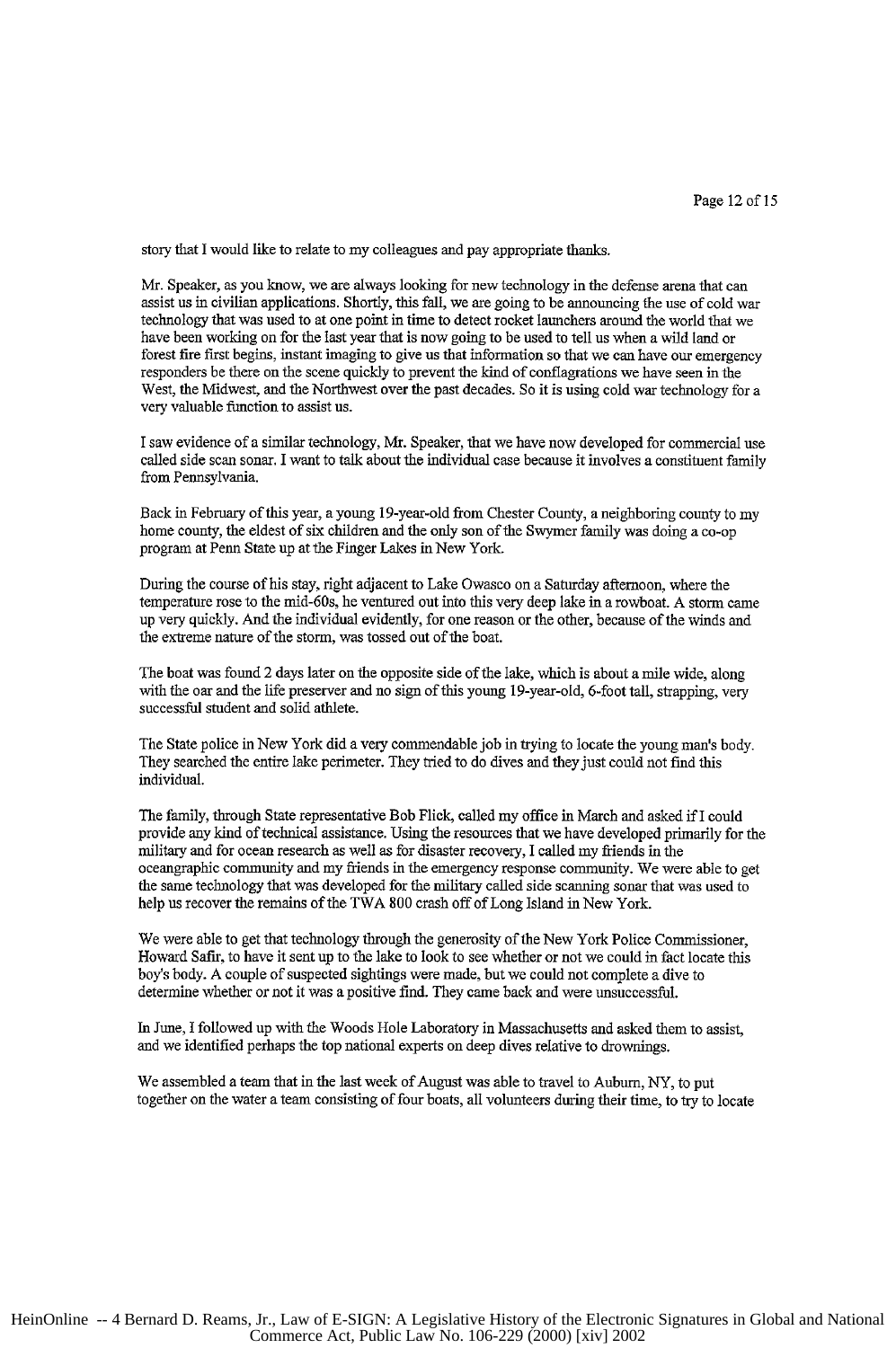this young man's body.

#### [Page: H6914]

[TIME: 2330]

The head technologist for this whole operation was Butch Hendrick, the president of Lifeguard Systems, Inc. of Hurley, NY, who is an expert in locating people in these kinds of situations and dealing with drownings. We also had an expert in terms of reading side scan sonar, Brett Phaneuf, from Marine Sonic Technology who also donated his time.

I spent the first 3 of the 5 days on the lake with this team, along with the very courageous volunteer firefighters from the Owasco Fire Department. Five of them spent the entire week away from their jobs volunteering the entire day each day to help us go back and forth across the 1,000-by-2,000 foot area of this lake and the lake was **1** mile wide and 14 miles long, trying to use this technology to determine whether or not we could find this young 19-year-old. I had to leave New York on Wednesday. On Thursday, three specific sightings were made, the markers were identified, and on Friday we brought in a dive team from Buffalo, NY, the Buffalo Industrial Diving Co. headed up by Mark Judd, four divers prepared to go down 150 feet. We had a decompression chamber on standby, a helicopter to take the divers if they should have problems. On the first dive, they recovered the body of 19-year-old Nathan Swymer and brought him back up and were able to reunite him so that his family could have a proper, decent burial.

Mr. Speaker, this story would not have been a success were it not for the cooperation of a number of very unselfish people, people who volunteered their time and their expertise to see if we could use a military technology to assist us in a very emotional situation involving the loss of someone's loved one.

The importance here, Mr. Speaker, is not that we just were able to locate Nathan Swymer 7 months after he fell off that row boat in Lake Owasco, but the technology that can be used across this country, in lakes, in rivers to assist us in similar types of operations and to avoid, where possible, the exposure to losing additional lives to send down to recover people who in fact have been drowned.

In fact, Mr. Speaker, over the past several years, it is my understanding that we have begun to lose more and more people in the rescue efforts to bring people who have drowned back than we should, and that is partly because we have not used appropriate technology to assist us in that process.

It will be my hope over the next several months to put together a congressional hearing where we can showcase this technology, where we can make the case that these kinds of technologies should be made available and that we should assist in that technology transfer process to departments across this Nation who have similar situations with deep lakes and with rivers so that we do not have to jeopardize additional lives in going down to recover our loved ones.

I particularly want to thank the gentleman from New York [Mr. Walsh] whose district Auburn and Lake Owasco is in. He has been very cooperative throughout this entire process and he was very supportive of our effort the last week of August.

I also want to thank Bill Andahazy, who is a consultant from Woods Hole who donated his time, Capt. Don Swain from the New York State Police and his team and all of those other individuals, the volunteer firefighters, the divers, the technologists who assisted us in closing this very difficult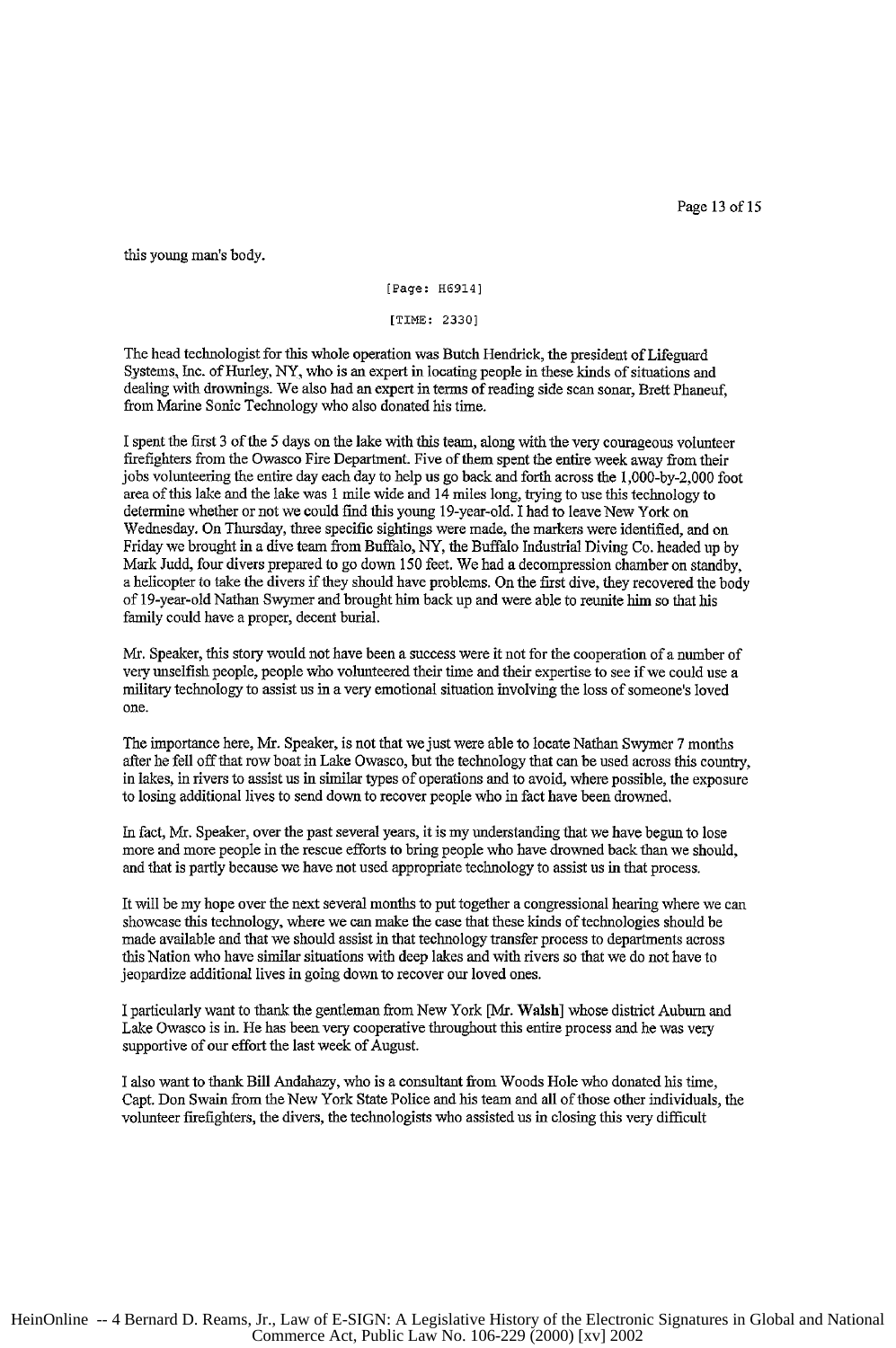chapter in the lives of the Swymer family from Chester County, PA.

I want to encourage our colleagues, Mr. Speaker, to work with me, to see where we can find not just this kind of technology to use for commercial purposes but to see where we can take similar initiatives and assist us in solving day-to-day problems that face the people of this great Nation.

For the record, Mr. Speaker, I include the list of the Owasco Lake search team and thank them for their tireless efforts in this operation. A number of companies and individuals in the Philadelphia area donated over \$10,000 along with the Chester County Chamber of Commerce to help us defray the costs of transporting the equipment to that lake. All of the individuals that were there donated their time. The money that we raised was used to defray the costs of the transportation of that equipment to the site to allow us to complete the rescue mission.

Mr. Speaker, I thank all of the staff who stayed this late hour for this special order.

### **Owasco Lake Search Team**

Rep. Curt Weldon, Member, US House of Representatives

Rep. Robert J. Flick, Pennsylvania House of Representatives

**W.J.** (Bill) Andahazy, Independent Consultant

Capt. Donald Swain, Zone 2 HQ, New York State Police

Trooper David Hartz, Troop E, NY State Police

Trooper Karl Bloom, Troop **E,** NY State Police

Walter (Butch) Hendrick, President, Lifeguard Systems Inc., Hurley, NY

Andrea Zaferes, Lifeguard Systems

Craig Nelson, Lifeguard Systems

Lt. David Holland, Inst. of Environmental Medicine, Canadian Navy

Brett Phaneuf, Marine Sonic Technology, White Marsh, VA

Mark C. Judd, Buffalo Industrial Diving Company, Buffalo, NY

Andy Anderson, Buffalo industrial Diving

Brad McCullum, Buffalo Industrial Diving

Brad Knight, Buffalo Industrial Diving

Tom Bums, Chief, Owasco Vol. Fire Co.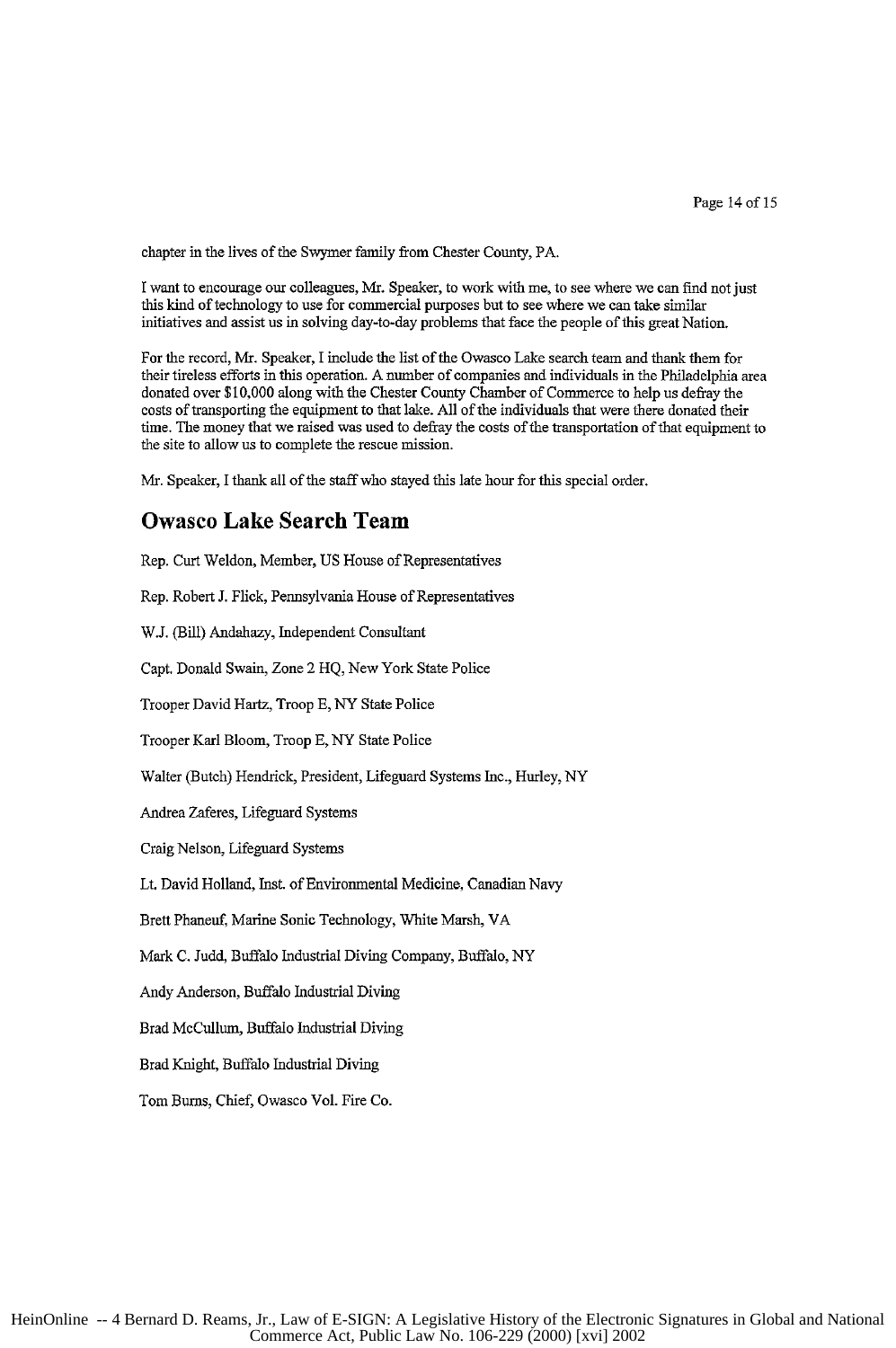Page 15 of 15

Joe Head, Assist. Chief, Owasco Vol. Fire Dept. Tom Morgan, Assist. Chief, Owasco Vol. Fire Dept. Tim Bums, Owasco Vol. Fire Dept. Angelo Massina, Owasco Vol. Fire Dept. Peter Pinckney, Sheriff, Cayuga County Jim Tabor, Under Sheriff, Cayuga County Gene Stiver, Dep. Chief of Navigation, Office of the Sheriff, Cayuga County Chris Petrus, Navigation Deputy, Office of Sheriff, Cayuga County

Rev. and Mrs. (Dick and Pat) Streeter, Clergy and friends of Mr. and Mrs. Swymer.

Members of the Chester County Chamber Business and Industry Council.

Note that many other individuals also helped and offered services such as Alice Hamill of Mayflower Movers, King of Prussia, PA (although their services were not needed). The Holiday Inn Hotel, Auburn, NY staffworked with us on local arrangements as well as the Lake residents who let us use phones, water, etc. This operation was a community coming together that generated a successful conclusion to this tragedy.

*END*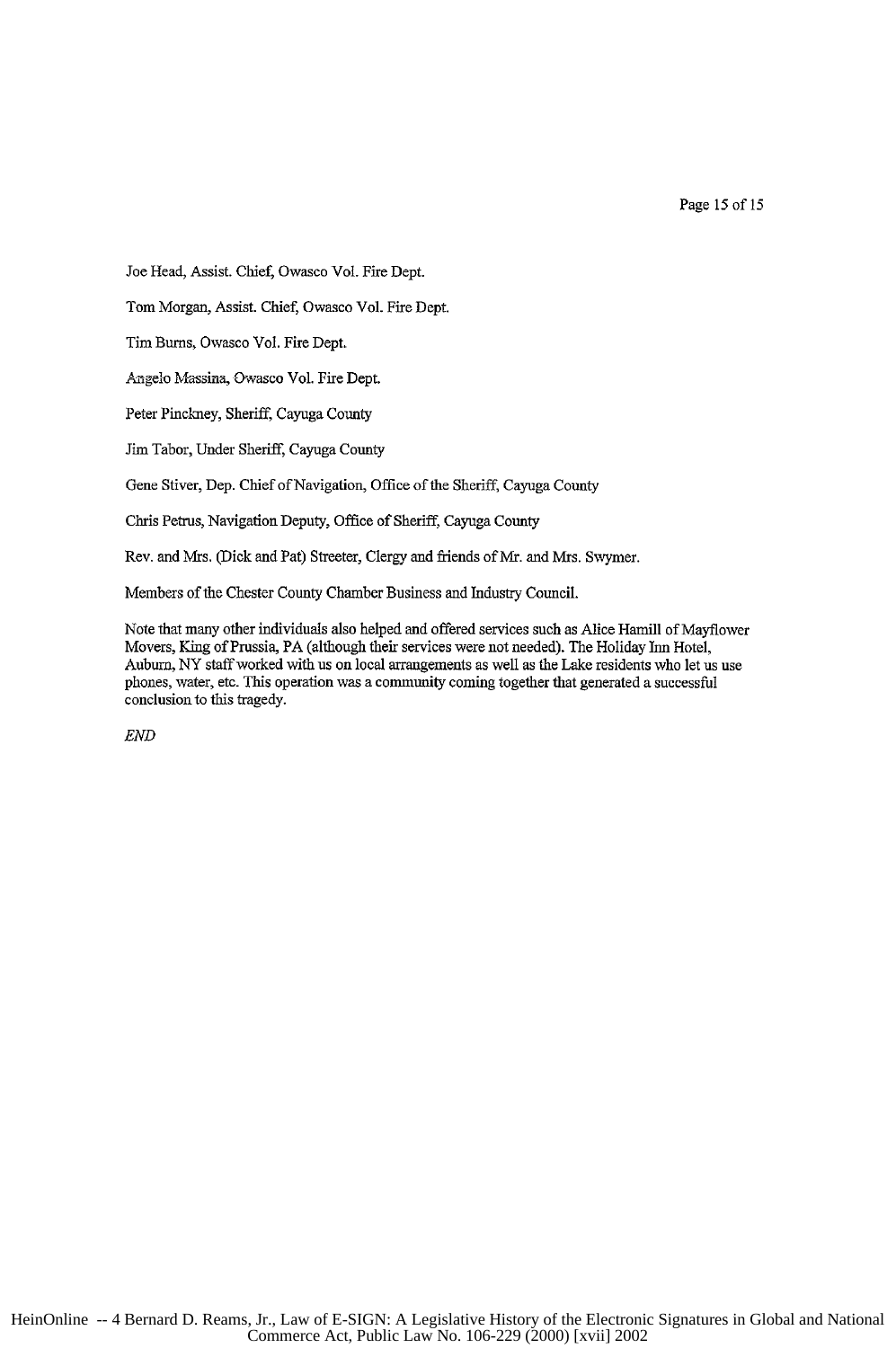HeinOnline -- 4 Bernard D. Reams, Jr., Law of E-SIGN: A Legislative History of the Electronic Signatures in Global and National Commerce Act, Public Law No. 106-229 (2000) [xviii] 2002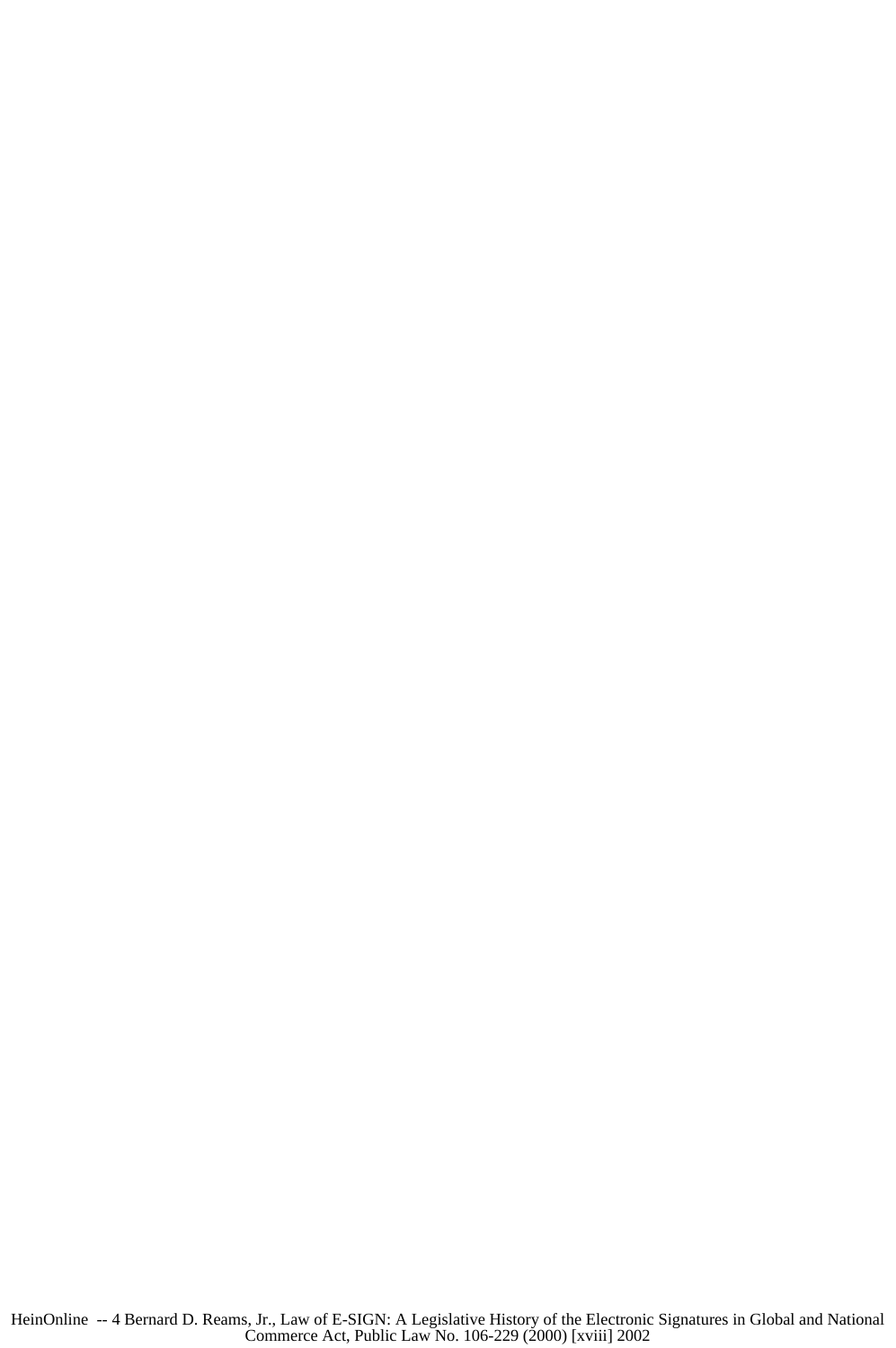## Document No. **57**

HeinOnline -- 4 Bernard D. Reams, Jr., Law of E-SIGN: A Legislative History of the Electronic Signatures in Global and National Commerce Act, Public Law No. 106-229 (2000) [xix] 2002